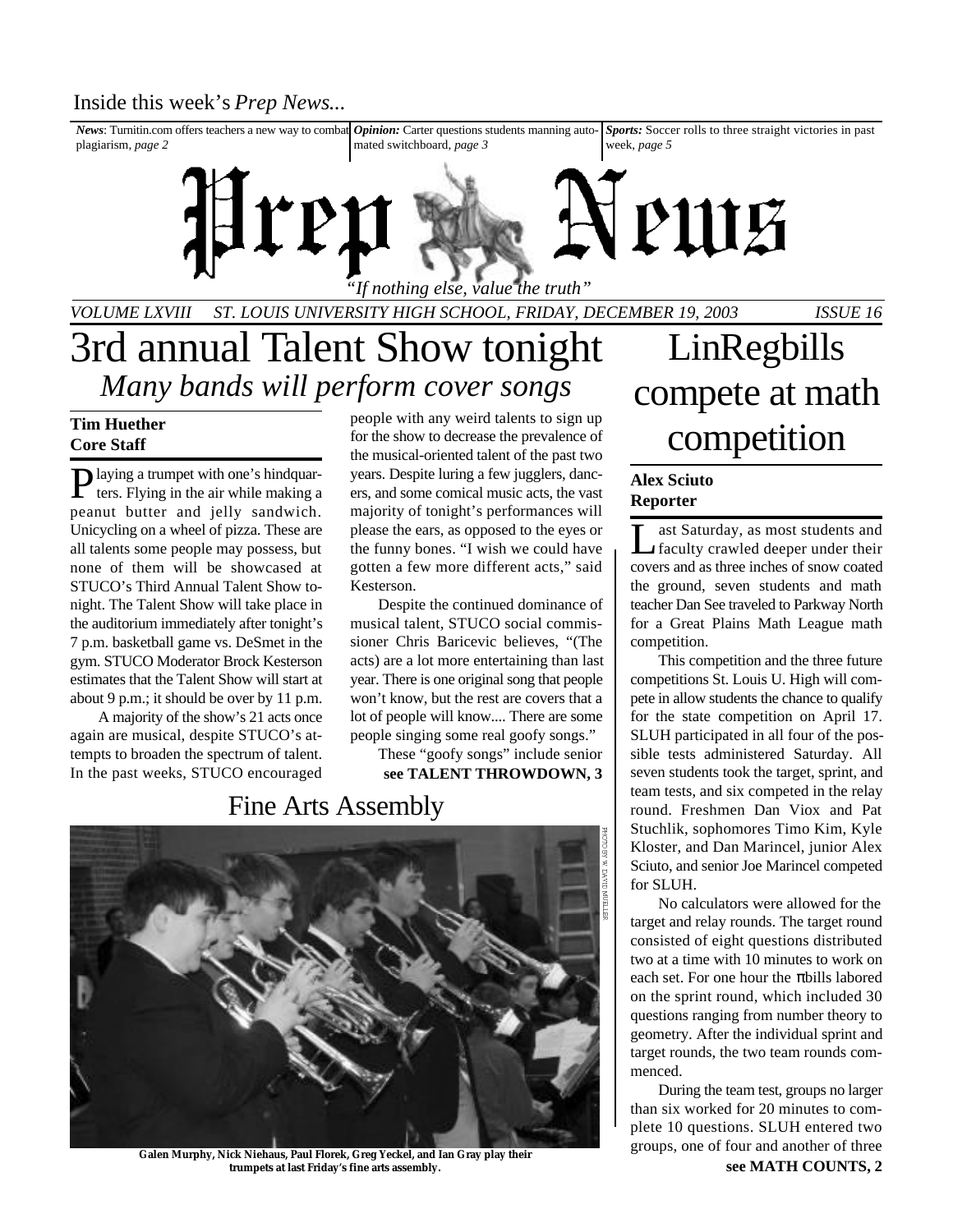## 2 **News** December 19, 2003 "Freedom" sub: Anthony for Crespin *Sub to teach French while Crespin on maternity leave*

### **Brian Krebs Reporter**

St. Louis University graduate Sally An-<br>thony has been hired to fill in for  $\bigcup$  thony has been hired to fill in for French teacher Jennifer Crespin for the entire second semester while Crespin takes her maternity leave.

Anthony will teach Crespin's two sophomore sections and two senior sections. Fellow French teacher Richard Keefe will be the sole teacher of French V, which was formerly split between Keefe and Crespin.

After Anthony graduated from Lindbergh High School in 1996, she proceeded to SLU for her undergraduate studies in teaching. After graduating in 2001, she joined a two-year graduate program, which she recently finished. Anthony was also a teaching assistant for some classes at SLU.

Over Thanksgiving, as she was nearing the end of her education, Anthony began to ponder her impending career. An answer came to her one day when she noticed St. Louis U. High's advertisement for a French teaching position in her SLU mailbox. Anthony pursued the ad and was hired for the job.

When Anthony was a junior in high school, she had an opportunity to take a trip to France. Anthony admits that she didn't want to go and instead wanted to save up to buy a stereo, but she said her mother pressured her. Said Anthony, "She told me, 'Sally, you're going to go and you're going to love it.'"

According to popular belief "mother knows best," and Anthony's mother did: Anthony loved France. She said, "When you know a language, you don't just learn the language, you learn a culture.... Learning another culture helps you learn more about your culture, and I think this helps you have an open mind."

As a result of her trip, Anthony decided to take a French class in college, but she did not suspect it would soon become her major. Her professors told her that she was a talented French student and needed to be in a more advanced class. Anthony explained that it was at this point that her self-proclaimed "passion" for French finally took root.

During the junior year of her undergraduate program, Anthony traveled to France again, but this time for SLU classes. She stayed in Lyon for 11 months.

MATH COUNTS

students. The relay round came next. The relay round included five sets of three questions each given to three-man teams. In each set, the first person solves the first question and then passes his answer to the second person. The second person uses the number the first person gave him to solve the second question before passing his answer to the third person. Then, the third person solves his problem using the answer from the second question to obtain the final answer. SLUH entered two teams of three.

In the target round, qualification required four of the eight questions to be answered correctly. The sprint round is graded similar to the way the SAT is graded, so a correct answer earns four points, no answer earns nothing, and an incorrect answer loses a point. To qualify

(from 1) in the sprint competition, a student must<br>students. The relay round came next. The score 60 points out of a possible 120  $\int PN \text{ Follow Up}$ in the sprint competition, a student must score 60 points out of a possible 120 points. In the team test round, a team must answer five of the 10 questions correctly for qualification. Relay teams must score at least a 25 of 50 for qualification.

> Why are these tests so hard? See gave a few reasons. "A lot of the questions that are asked at math competitions are not normally part of a (high school) math curriculum. You really need to have... been exposed to them before."

> See also added that most of the questions test "problem solving ability; (the) ability to come up with novel creative solutions on the fly."

> According to See, the team "did very well." Collectively, SLUH earned five trophies, two ribbons, and a medal. See has not yet received the individual results that determine state qualification

Anthony doesn't speak any other foreign languages, but hopes to change that. Her twin sister, Wendy, speaks Spanish fluently and is presently working for CNN in Atlanta, Georgia. In fact, Anthony's sister was at SLU's Madrid Campus at the same time Anthony was in Lyon. Because of her sister and the large number of Spanish students at SLU, Anthony knows a little bit of Spanish, but she hopes to learn more eventually .

After teaching at SLUH for a semester, Anthony hopes to truly test her teaching skills by teaching English to students in France.

Although Anthony wasn't supposed to begin teaching at SLUH until January, she was thrown into her role early when Crespin's water suddenly broke late Tuesday night. Crespin had planned a caesarean section on her due date, January 14th. There is no word yet on whether Crespin's baby was delivered.

So, as a result of Crespin's early departure, Anthony has been present this week to proctor exams.

Said Anthony, "I'm really excited to see what I can learn from you guys as students.... I'm really blessed to have this opportunity."

In a recent issue of the *Prep News*, an article reported that chess trophies had been found in the ceiling of the *Pulse* office. Since then, the trophies have been returned to Chess Club moderator Joan Bugnitz. Due to a lack of storage space, Bugnitz says that she has stored the trophies in another ceiling of the building. The exact location of the trophies is not known.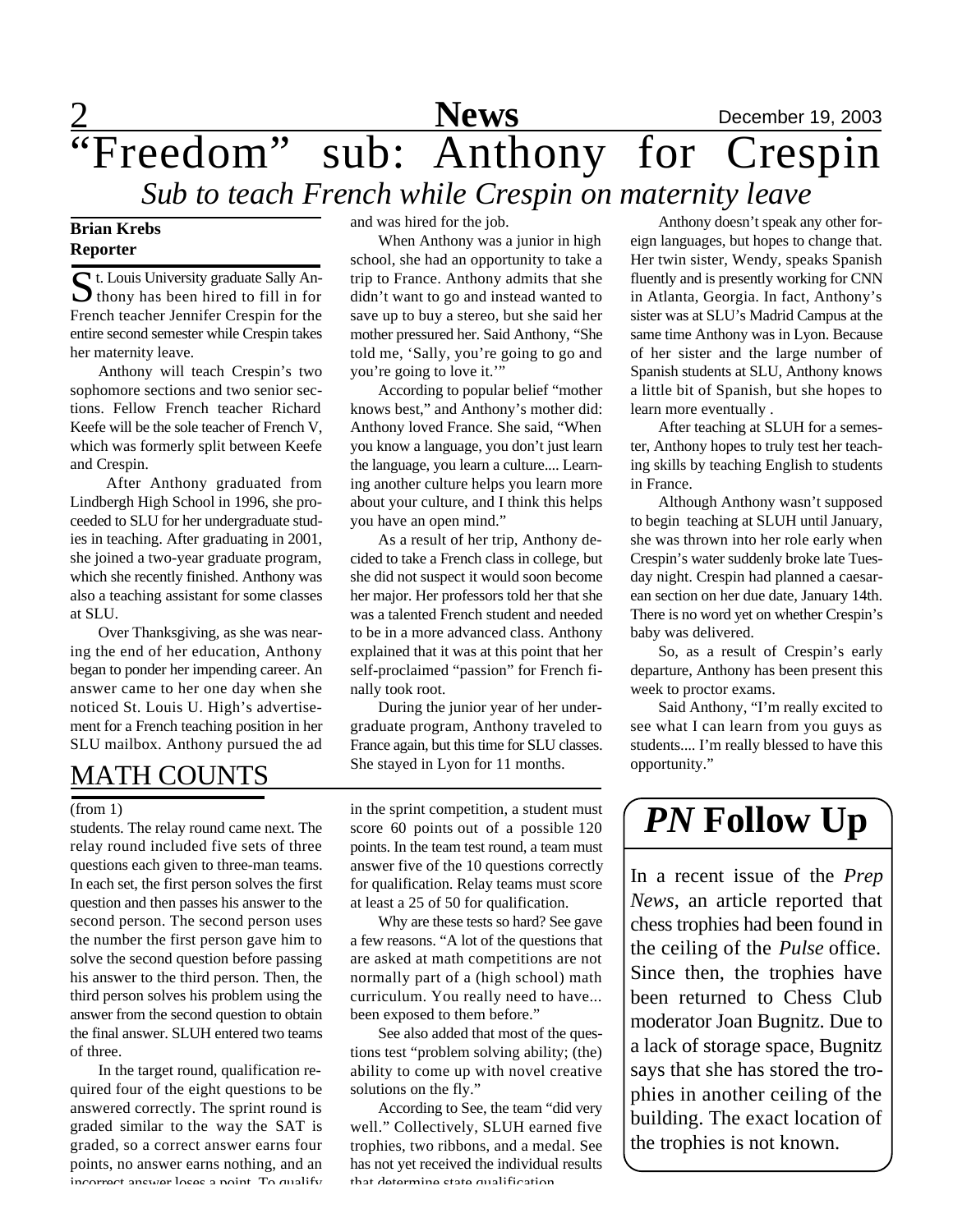# **December 19, 2003 Opinion**

## LETTERS TO THE EDITOR Praise for healthy cafeteria food

### To the Editor:

I want to applaud some changes that our cafeteria has made over the last year or so regarding healthier food. As many have probably noticed, last year the cafeteria moved the toaster, the Pop Tarts, coffee, and microwave to the back and put the deli bar and salad bar up front in order to make healthier food more prominent. More recently, they have added low calorie ice cream bars and sugar-free Crystal Light lemonades to the selection of healthy fare that already included baked potatoes, fruit, soups, grilled chicken, and vegetables. Any student wishing to enjoy a healthy lunch now, more than ever, can purchase a wholesome lunch in our cafeteria.

Unfortunately, like most American teens, we prefer our sugary Pop Tarts and greasy breadsticks to healthier fare. Over two-thirds of American adults are overweight and an alarming number of kids and adolescents are overweight or obese. The problem is growing, and it will cost us in the end. Obesity can be linked to heart disease, diabetes, blood pressure, and a multitude of health problems. These problems generally don't set in during your teen years, but the habits that cause obesity are formed when you are in high school and college and are very hard to break once your metabolism slows down.

So I encourage everyone at SLUH to take advantage of the changes in the cafeteria. Next time, choose milk over a soda or a baked potato over a tray of greasy fries. Not only will you develop habits that will make life more livable in the future, but you will also have the immediate benefits of having more energy and perhaps losing that extra pound or two of unwanted flab.

Sincerely, Dustin Sump, '05, and Tim O'Keefe Wellness Club

## Zylka thanks community for support

Dear SLUH faculty, students, and parents:

Thank you for supporting and comforting my family and me through the "rough times" after my father passed away. You all really made me feel like a part of the SLUH family. Thank you also to the Mothers Club, who made my sister's and my birthday so special by coming with a cake and balloons.

### Sincerely, Peter Zylka, '07 TALENT THROWDOWN

### (from 1)

Tom Martin's rendition of a popular Enrique Iglesias song and "people playing recorders," according to Baricevic.

There is no admission price, but STUCO encourages attendees to donate any money they can.

"We are going to take all of the money and we are going to go buy some toys and deliver them to the kids at Cardinal Glennon hospital, and (STUCO Vice President) Tom Mudd is going to dress up like Santa Claus," said Baricevic.

Scheduling the Talent Show on the day of a varsity basketball game was not

by accident. "What we'd like to have happen is twofold: that we can get a lot of people to come to the basketball game and then from the game we get people to spill over to the theater for the Talent Show," said Kesterson.

"I'm hoping it is going to be jampacked because (the Talent Show) is right after the basketball game. If everything goes well, it should be awesome," said Baricevic.

"If this year's show isn't as good as last year's, I expect it to be even better because of the preparation (this year's STUCO has) put in," said Kesterson.



What seems to the problem? Well, ever since exams ended, he doesn't want to do any homework and he just fools around all the time! I have some unfortunate news...

**—George Caputa, '05**

### *Quote of the Week*

**It's SENIORITIS!** 

*"And the Grinch, with his Grinch-feet ice cold in the snow, stood puzzling and puzzling, how could it be so? It came without ribbons. it came without tags. It came without packages, boxes or bags. And he puzzled and puzzled 'till his puzzler was sore. Then the Grinch thought of something he hadn't before. What if Christmas, perhaps, means a little bit more?"* —Dr. Seuss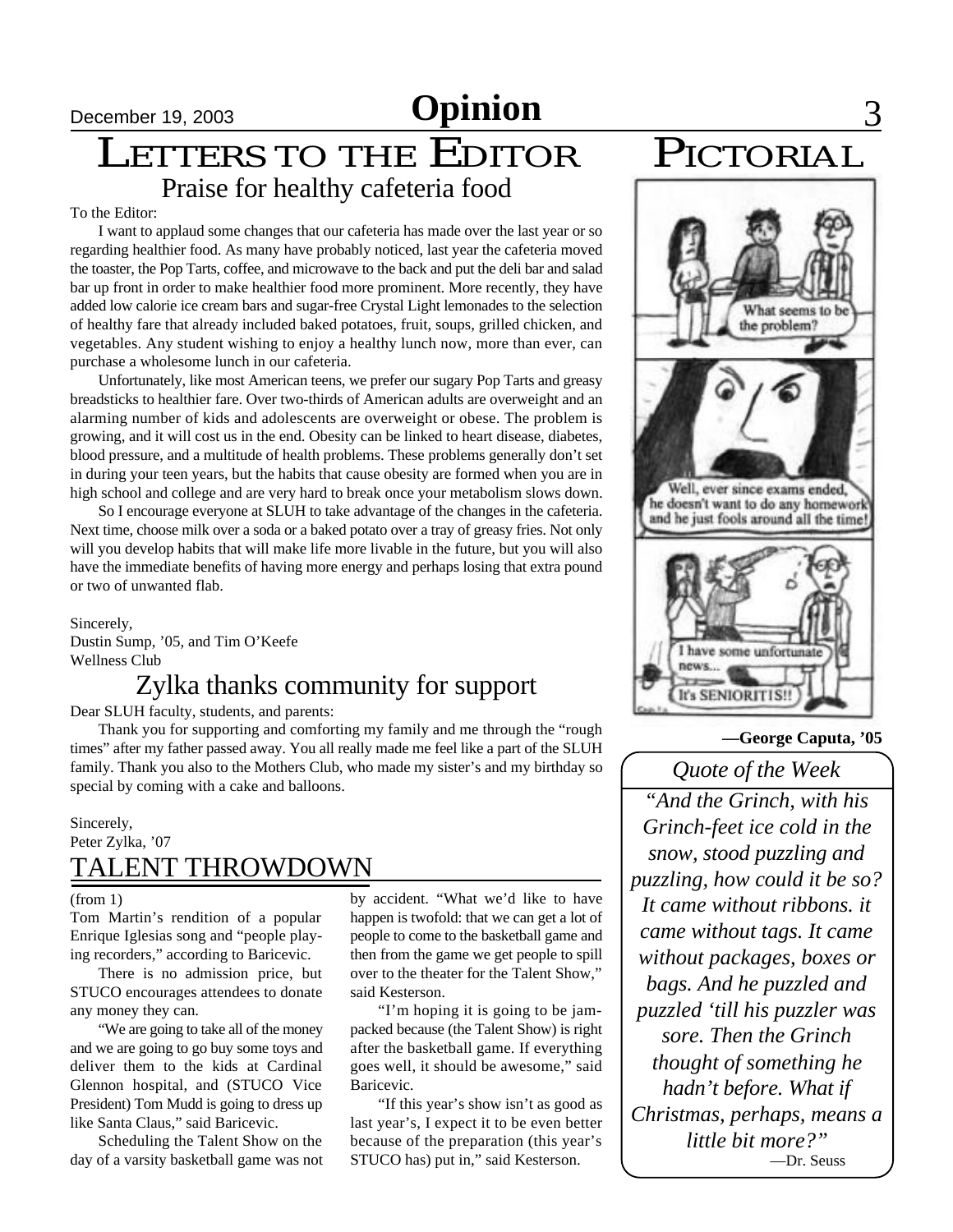### 4 **News** December 19, 2003 <u>News</u><br>Basketball defeats Kirkwood **Kyle Poelker** shine. The Jr. Bills went on a run behind nent, the Jr. Bills couldn't muster as much

### **Reporter**

A fter a frustrating start to the Webster<br>at the hands of the host Webster Statesfter a frustrating start to the Webster tournament, with a 20-point defeat men, the Jr. Bills were looking for revenge and a consolation championship.

Their second-round tournament game pitted them against their old foe, the Kirkwood Pioneers, whom the Jr. Bills had defeated just five days earlier. Both teams had lost their first round games, and with the Jr. Bills holding one win against the Pioneers already this year, it was Kirkwood that was looking for revenge. But despite all of their best efforts, Kirkwood, who had lost their starting center to injury, could not climb over the mountains that the Jr. Bills laid before them. In the end the Jr. Bills retained bragging rights.

The Jr. Bills started out hot on Friday, with early scores from junior Dave Goettelmann and John Kaminski. But the Pioneers came on strong late in the quarter and led at the break by one.

With inspired play, the Jr. Bills finished out the rest of the first half and took the lead by halftime, but it was in the third quarter that the Jr. Bills really started to

the shooting of Jeff Milles and post play of Chris Luth, and they ended the quarter with 18 of their 47 total points and a lead that would endure. Despite the inspired force.

Though the Jr. Bills trailed by three at the quarter, they led at halftime, thanks in large part to the inspired play of Andy

> Lowes, who scored 21 points on the game. With a 5-point lead to begin the third, SLUH's scoring had dried up just as Hazelwood's started to heat up. The Jr. Bills gave up a 23-point quarter, one that they couldn't recover from, and despite their best fourth quarter effort, they ended the game and the Webster Tournament with a loss.

> > "We were optimistic at

**Tim Garvey tries to break past the CBC guard Tuesday night.**

play of Kirkwood in the fourth quarter, there was no hope, and the Jr. Bills cruised ahead to another victory over the Pioneers, 47-43.

With that win, the Jr. Bills looked to the consolation championship game against Hazelwood East as a way to prove to themselves and everyone else that the first round loss to Webster was just a fluke. The matchup would be tougher than the one against their familiar foe Kirkwood. But against their new oppo-

the start of the tournament, but our play was disappointing at times," said Luth, summing up the tournament for the Jr. Bills.

With the tournament over, the Jr. Bills had to move on, and into the MCC season they ventured. Their first task would be big, yet exciting, as the Jr. Bills headed to the site of the new CBC (their fourth campus, according to the programs handed out at the game) to take on the

## **see DEFENSE,10** Kitenour

### **Harold Carter Reporter**

The St. Louis U. High wrestling team<br>was busy this past week, losing to Ft. he St. Louis U. High wrestling team Zumwalt North last Friday before taking first place in the Ritenour tournament on Saturday and dominating Vianney 45-24 on Tuesday.

The wrestling-fest began on Friday afternoon against Ft. Zumwalt North. Starting off the Jr. Bills' assault, junior Shaun Whalen (160 lbs.) was able to get the Jr. Bills their first points with a win. However, the Grapplebills would lose for the first time this year.

After the match, head coach Tim Curdt commented that the match was "a great wake-up call for the wrestlers going into the Ritenour Tournament Saturday."

Even after the loss to Ft. Zumwalt North, the Jr. Bills recovered by outscoring University City by 10 to take first place in the nine-team Ritenour Tournament.

Taking first place in the 189 lb. weight class, Greg Leibach said, "We had several



**Sophomore Sam Cummings pins his opponent.**

great matches that not even a good cliche can describe."

Coming off the Ritenour Tournament, the Jr. Bills were looking to defeat the

Vianney Griffins on Tuesday evening. With pins by seniors Mike Smith (152 lbs.) and Ryan Stevenson (171 lbs.), the junior and sophomore wrestlers would be the deciding factor in the Jr. Bills' win against the Griffins. Leading the way,

juniors Christopher Cahill (145 lbs.) and Phil Clerc (125 lbs.) won by decision, and juniors Andrew Poulin (119 lbs.) and Shaun Whalen (161 lbs.) won by pin. Sealing the win were sophomores Joe Matschiner (215 lbs.) and Sam Cummings (135 lbs.), who also won by pin.

After the win against Vianney, Curdt said, "Going into break 5-1 and winning our first tournament is pretty good."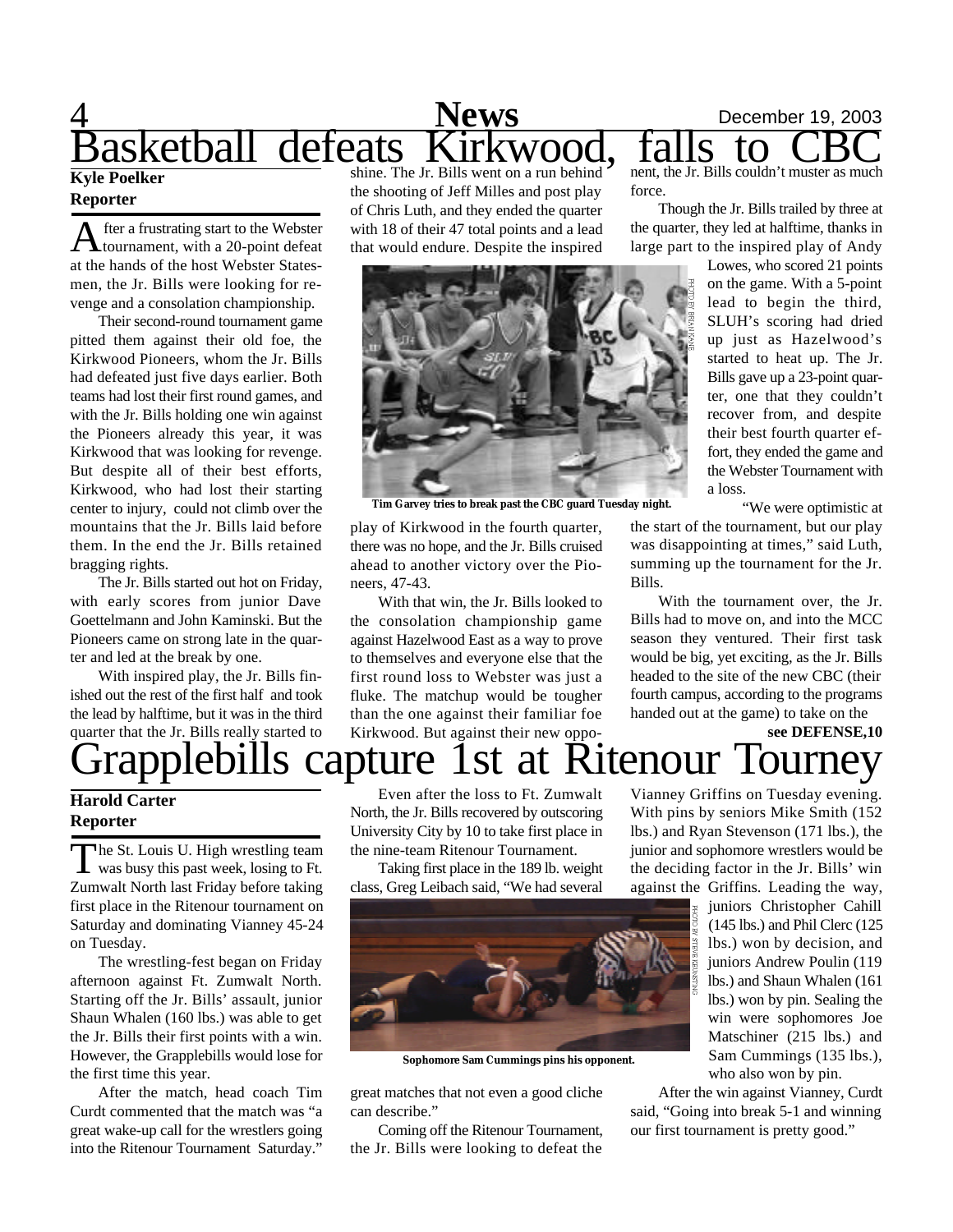# December 19, 2003 **News** 5 Hockeybills fall to DeSmet, beat Marquette

### **Brad Naert Reporter**

The St. Louis U. High hockey team<br>split their games over the weekend The St. Louis U. High hockey team and Monday with a loss to the DeSmet Spartans on Saturday night and a muchneeded victory over the Marquette Mustangs on Monday. The Marquette win was their first since the middle of November, when they beat the Webster Statesmen.

Saturday at Affton Ice Rink, the Kohobills came out determined against their Jesuit rivals. Each team had been struggling for their past few games, and it was apparent that neither wanted that struggle to continue.

The score was locked at 0-0 until the Spartans found a hole in the U. High defense and took the lead 1-0 midway through the first period. Moments later, however, senior Matt Pijut evened the score on a pass from junior Mike Tangaro with a laser right over the DeSmet goalie's shoulder. It remained tied through the end of the period.

In the second period, the Busiebills played well, though they went down 3-1. The Pijut-Tangaro combo struck again, this time with Tangaro firing the puck under the goalie's left pad on the assist from Pijut, shrinking the Spartans' lead to one goal.

Going into the final period down one goal, things looked good for the Puckbills, who are traditionally a solid third period team. However, the Jr. Bills could not make a comeback, and DeSmet capitalized, scoring three more goals and beating the Icebills 6-2.

"It was a really good game, and I thought it showed that we can compete with teams like them. I think the Jesuit Cup could go either way," said junior Larry Howe.

On Monday night, the Icebills ventured into Chesterfield to play Marquette at the U.S. Ice Sports Complex. They took an early lead over the Mustangs in the first period with two goals from Pijut. Before the end of the period, Marquette cut the lead in half, making it 2-1 heading into the second.

After a few minutes of play, freshman Dan Steck put one past the goalie on an unassisted shot to increase the lead to 3-1, the first comfortable lead the Puckblls have had in a while. It remained so for the rest of the second period.

The third period again brought worries to the Prongerbills, for the Mustangs got two goals to tie the score at three. It looked like it was going to end up in a draw until sophomore Eddie Effinger took a pass from Howe and roofed the puck behind the Marquette goalie for the gamewinning goal.

When asked about the game, head coach Charles Busenhart simply said, "It feels good to win."

The hockey team plays its next game against Rockwood Summit at Affton on Saturday at 10:45 p.m.

# mming loses to Patriots

### **Nick Appelbaum Reporter**

The St. Louis U. High Jr. Bills<br>
entered the Marquette Relays last he St. Louis U. High Jr. Bills Friday as the meet's defending champions, but they knew not to take anything for granted. The Aquabills soon learned their competition was not going to back down. Although the Juggernautbills came short of winning the first seed several times to rivals Parkway South and Chaminade, they had a slight lead going into Saturday.

On Saturday, the Divebills placed third, giving SLUH 14 crucial points. After the diving, the finals began. The Jr. Bills struggled to maintain their slim lead, but always placed within the top three spots. At the end of the meet, the defending champions became two-time defending champions, winning by a slim two points: SLUH, 350 points; Parkway South, 348 points; Chaminade, 310 points.

"We should thank our divers," head coach Fritz Long said after the meet.

"Without them, it wouldn't have even been close."

The celebration didn't last long, though. On Tuesday, the Twopointbills traveled to the hostile waters of Parkway South. The Parkway South Patriots had a three-day-old chip on their shoulders, and they weren't about to forget it. Despite their famous "Defense" cheer, the Jr. Bills could not catch up to the vengeful Patriots and lost 100-86.

Wednesday brought the Parkway West Longhorns and, with them, new life to the team. After arriving at Parkway West late for warm-ups, the Torpedobills made up for their tardiness in the pool. The Jr. Bills dominated the Longhorns, especially in the lengthy 500-meter freestyle, which they swept, with first, second, and third finishes. The Wetbills left with much to celebrate, winning 122- 63.

Tonight, the Jr. Bills take on the Marquette Mustangs at Forest Park Community College at 4:00p.m.

# *PN* Nightbeat



**Mike Smith atop his Parkway North opponent.**

With a number of byes, the Jr. Bills defeated Parkway North 66-3. Starting the dual meet, sophomore Mike Doherty (130 lbs.) beat his opponent in a mere 31 seconds. Also, junior Chritopher Cahill (145 lbs.) and senior Mike Smith (150 lbs.) won by pin while senior Greg Leibach won 9-2. However, the top match was by junior Shaun Whalen (160 lbs.), who overcame dizziness during his match to defeat his Parkway North opponent 17-9.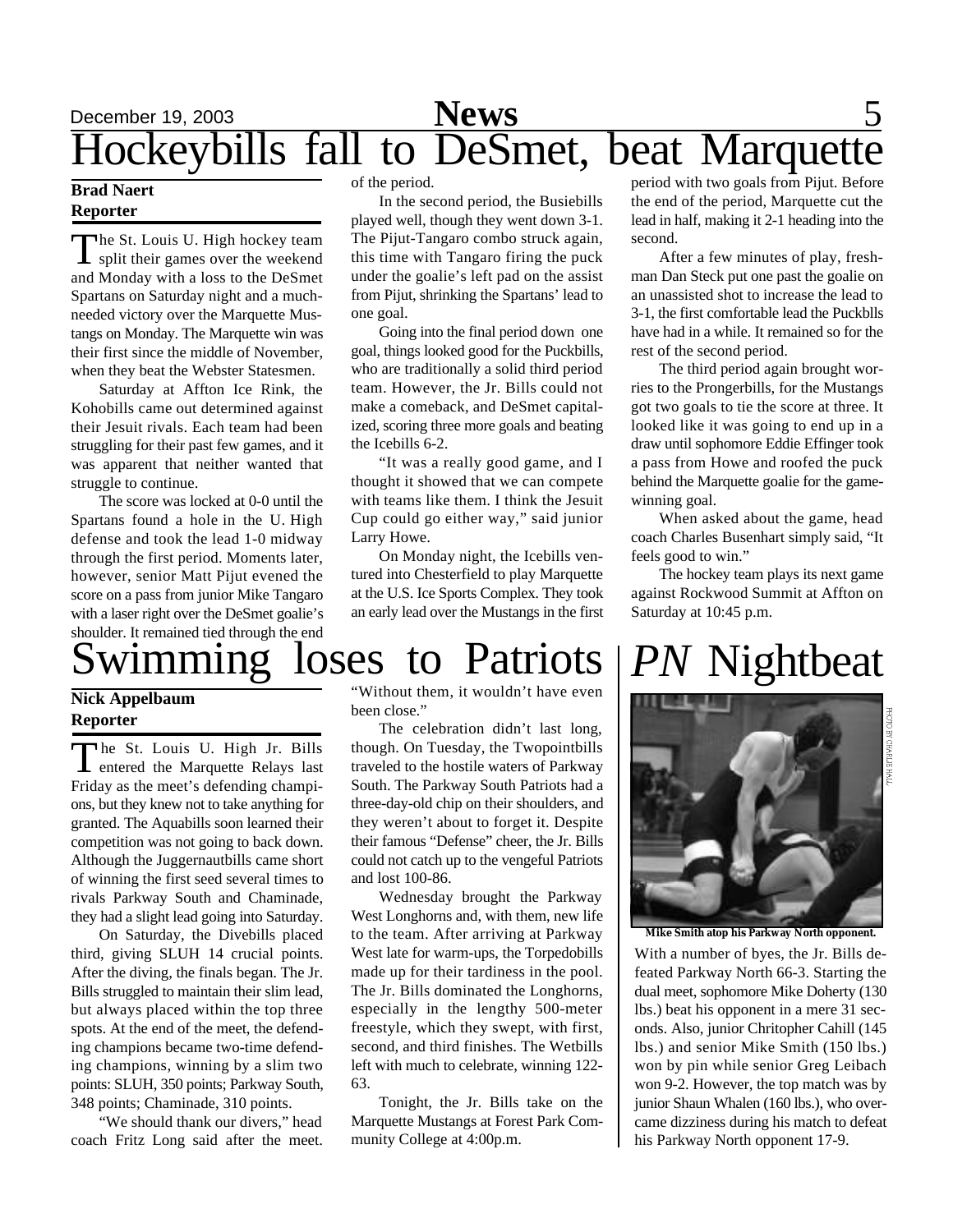6 **News** December 19, 2003

## Frisbeebills lose to DeSmet, 15-1 **Brian Hubbard**

## **Reporter**

L ast Saturday, the St. Louis U. High Frisbeebills travelled to the Armory to face the DeSmet Spartans. This was the first game of the year for the young team, which has only four seniors and two juniors; they faced a Spartan team of mainly seniors.

Despite playing without senior captains Kevin McCarthy and John Weaver, the team grabbed an early 3-0 lead off of two touchdowns by senior Pat Austermann and one by sophomore Jason Price. After a DeSmet touchdown, sophomore Andrew Shcroeder made it 4-1 with the first of his two touchdowns.

But DeSmet's coach, who was playing because of a lack of subs for DeSmet, helped the Spartans score four straight touchdowns to take a 5-4 lead. Touchdowns by Austermann and sophomore Andrew Cordes gave the Jr. Billikens a short-lived lead before DeSmet tied it again at six.

When the Jr. Bills got the disc back, Tom Carrow threw a long pass to the back corner of the end zone. Junior Brian Hubbard, SLUH's leading scorer in the game with five points (three touchdowns, two assists) made a leaping grab and held on as he fell to the turf of the Armory to give SLUH a 7-6 lead. Another long touchdown to Hubbard sent the game to halftime with the Jr. Bills leading by two. Hubbard scored his third touchdown of the game shortly after the second half began to make the score 9-6.

The Spartans then caught fire, scoring four straight touchdowns to take a one-point lead. SLUH tied it at 10 but couldn't stop the Spartan offense. McCarthy, who did not play due to illness, called a timeout when the score was 13-11 Spartans, but it did little good, as DeSmet scored two quick touchdowns to win the game, 15-11.

"We held a strong lead, but their endurance helped them...at the end of the game," said junior Will Ernst. Despite the loss, the production by the many inexperienced players was encouraging.

Nine of the 13 members of the team that played scored with either an assist or a touchdown. "We had a lot of freshmen who showed the true spirit of the game," said Ernst.

# Racquetball victorious over CBC, Kirkwood

### **Phil Mathews Reporter**

A fter a disappointing second-place fin-<br>A ish at the Winter Rollout tournafter a disappointing second-place finment, the Racquetbills have recovered quickly and with a vengeance, defeating CBC 6-1 and pounding Kirkwood 7-0. With these two dominant victories, the team made it clear that they will not linger on the outcome of the last tournament. Instead, they look forward to upcoming challenges with a positive mindset.

Still feeling the pain of their unexpected loss, the Racquetbills started out slowly against CBC last Thursday. Over the last two seasons, the varsity squad had gotten used to winning every match and tournament, so the loss shook their confidence during the first couple of games. However, after a shaky start, fifth seed junior Eric Durban managed to get back on track, defeating his opponent 15-9, 15- 3. The number two seed Tom Carrow and the doubles team of juniors Pat Corcoran and Joe Lorenz both lost their second game, forcing a tiebreaker to eleven. However, they demonstrated great patience and poise: Carrow won his matchs 15-6, 14-15, 11-5, and Corcoran and Lorenz won theirs 15-9, 10-15, 11-8.

With the team fighting illness, injury, and the humilation of defeat from the previous tournament, coach Joe Koestner likened the victory against the CBC Cadets to "tripping over a low curb. We got the win we needed to get back into stride."

During the shutout of Kirkwood, the Racquetbills performed better than they have for the entire season. With dominant victories like sixth seed junior Ryan Franklin's 15-9, 15-1 rout, the Jr. Bills accumulated 210 total points against Kirkwood's 91.

Until this match, the Jr. Bills had not completed a true shutout because of fourth seed John Reagan's absence to the soccer team. Unfortunately, Reagan broke his racquet hand before he could play in a match. However, Reagan has had some left-handed racquetball experience before, when he broke the same hand near the conclusion of last year's season. Against all odds, Reagan managed to defeat his Kirkwood opponent in a marathon match, 15-14, 4-15, 11-10. With his left hand,

Reagan could rarely muster enough power hit offensive shots, resulting in an extremely tiring match with long rallies and many defensive ceiling balls. Using his only advantage, stamina from playing varsity soccer, Reagan simply wore his opponent out.

Down 10-6 in the tiebreaker, things looked grim for the "one-armed phenom," as Carrow called Reagan, but his opponent began to skip balls because of exhaustion. Finally, Reagan sealed the shutout for the Jr. Bills. Coming out of the court after the match, Kirkwood's Deshawn Davies exclaimed in anger, "I hate playing lefties!"

Reagan commented on his astounding victory, "It was the longest and hardest match I've played in a long time."

Enough time passed during Reagan's match alone for third seed Eric Weber to destroy his opponent 15-1, 15-2 before top seed Phil Mathews won his match 15- 6, 15-3.

Koestner summed up the resounding Kirkwood victory saying, "We've really hit full stride this time and are looking forward to similar performances in future competitions."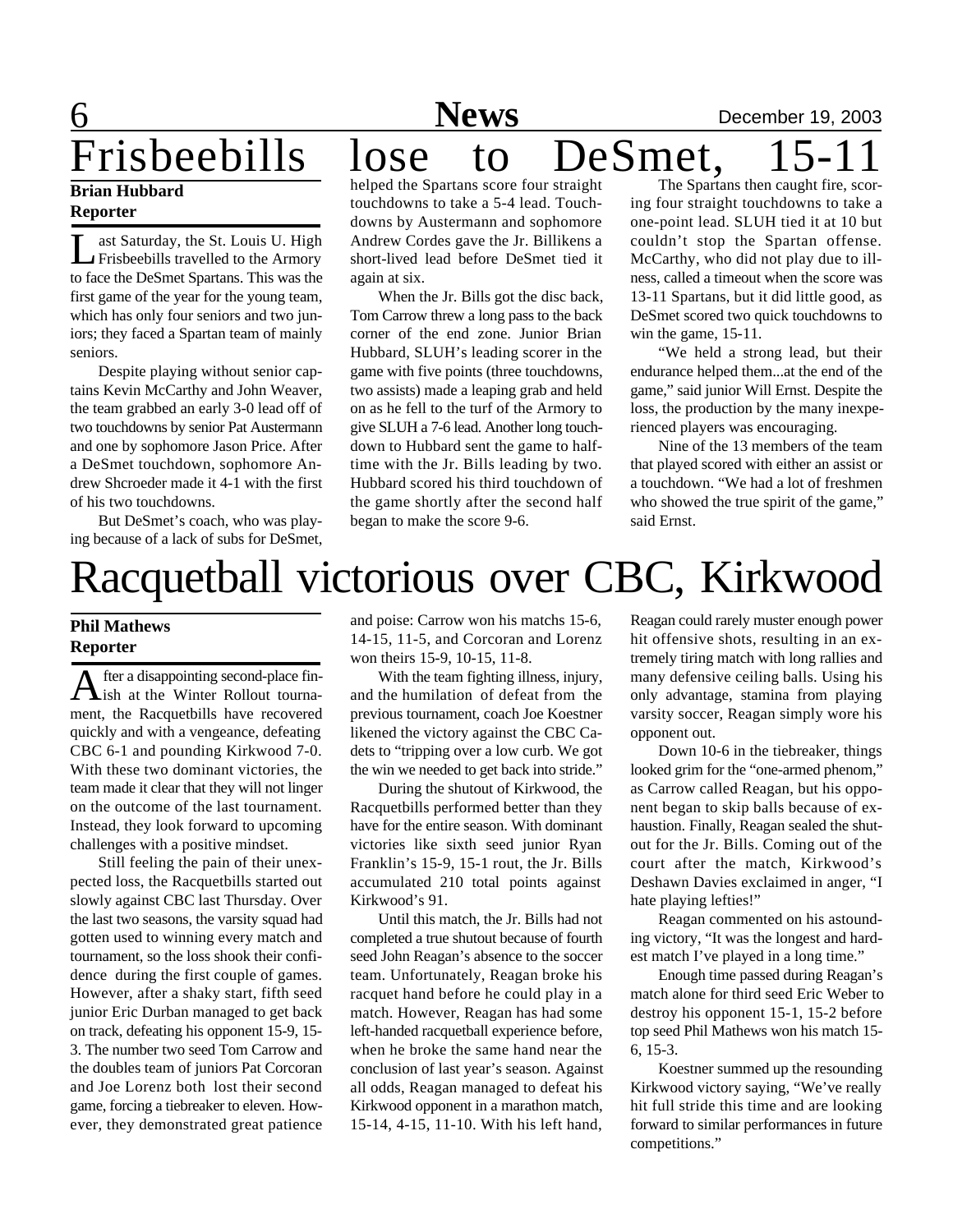December 19, 2003 **Christmas Feature** Faculty share Christmas recipesRecive: Mrs. Q's Biocotti CAPT. ALYWARD'S PECANS PUFFS Combine the following 6 (c/o Mother) I cup pecans ingredients in large bowl: l cup sifted cake flour l cup och  $12$  cup butter creppears cut in large pieces 2 tablespoon sugar 13 cup granulated sugar I teaspoon vantila I up this or marack cherries 6 eggs-beaten Mix butter, sugar, cake flowr, and varilla. Add pecans carefully. Place on cookie sheet, bake at 1/4 tablesp anice extract 300 for 15 min. Roll in powdered sugar. · add: 6 mps flow 4 tables taking powder  $M5.$  Bugnitz Harvest Muffins " Form dough into 4 loaves about 2 incles wide, 18 inches long Combine: . Place on cookies sheets and bake in pre-I amp whole wheat flow Realedoven at 350° for 20-25 min. or I cut wheat or set bran until light golden color  $2 + sp.$  taking soda I top baking powder · Cool completely. Slice into 2-14 m slices ( we serrated knf la bed results )  $\frac{1}{2} + sp \leq a + \frac{1}{2}$ · Return to over until both side are lightly  $z + p$  cinnamon I cap proun sugar golden (about 10 min)  $1/2$  cup shredded carrots 1/2 cup shreeded carrol à shredded<br>2 large tavt apples, peeled à shredded \* Best when served with a pot of freshly brewed coffee and la dup golden baisins surrounded by family and friends) In separate bowl mix. Mg. SEE'S XMAS HOLIDAY  $4c$ upoil 14 cupoil<br>12 cup soymilk or skim milk GORUMMET DELITES! 1. Buy cookies!  $2eg95$ 2. Cover with red frosting!  $H<sub>sp</sub>  $\nu$ anila$ Hisp vanilla<br>Add to the dry ingredients  $3.$  wait  $30$  minutes  $\ddot{x}$ 4 EAT! and mix<br>Scoop into paper lined muffin tins<br>Bake 375° for 18 minutes - yield: and mix